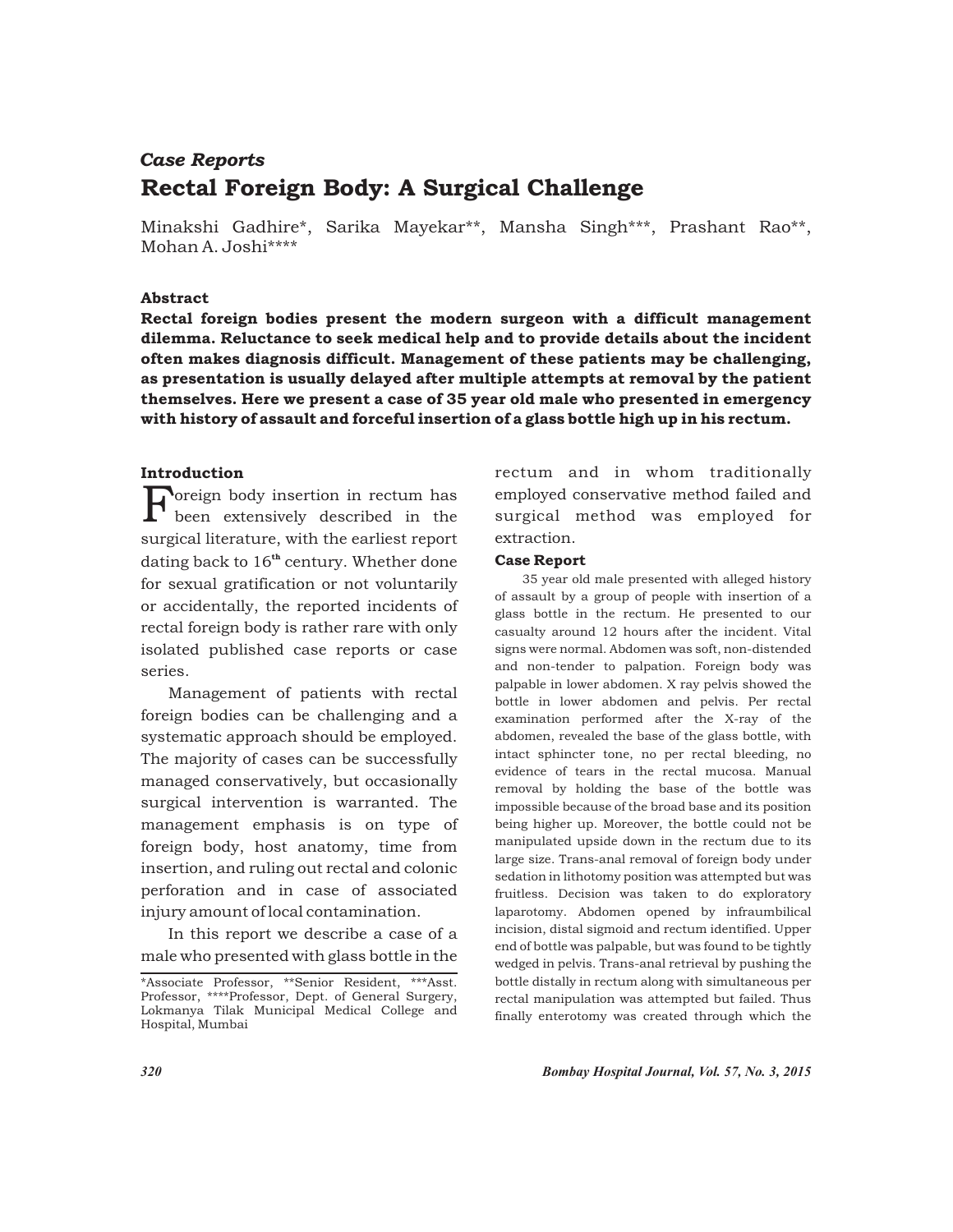bottle was retrieved. Enterotomy site was closed with mersilk 2-0 in 2 layers. Post-operative course was uneventful. Patient discharged on fifth day following surgery.



*X- Ray showing glass bottle high up in rectum*



*Intra-Operative photo showing Enterotomy with glass bottle inside*

#### Discussion

In today's world both in and outside India rectal foreign bodies, though rather infrequent, are no longer considered as clinical oddities in emergency care medicine. It appears that their incidence is increasing, specifically in urban population.<sup>1,2</sup> The literature is replete with numerous case reports and case series of rectal foreign body in patients of all ages, genders and ethnicities.<sup>3</sup> Majority are male in their 3rd and 4th decades.<sup>1,2</sup> The foreign body commonly reported were plastic or glass bottles, cucumber, carrots, wooden or rubber objects etc. with intentions varying from sexual gratification to attempts at removing impacted faeces to assault. Rarely such can occur due to

accidental events. The object length varied between 6 and 15 cm and larger and sharper object were prone for causing 4 complications.

Patients usually presents with pelvic pain, bleeding per rectum or per rectal mucus discharge. Abdominal pain usually denotes perforation above the level of peritoneal reflection. Patients may even present with incontinence or bowel obstruction as the presenting system.

Physical examination is centred on ruling out peritonitis. Rectal examination should be performed only after an X-ray of the abdomen to rule out a sharp object which may harm the examiner. It should include assessment of the distance of the rectal foreign body from anal verge and sphincter competency. Rigid proctoscopy is done for foreign bodies high up in rectum, when digital examination is insufficient to assess degree of rectal mucosal injury and to assess the foreign body and its distance from anal verge. Hard objects are potentially traumatic and tend to migrate upwards.<sup>5</sup> An attempt at manual extraction trans-anally should be made. Intravenous conscious sedation may be needed to keep patient relaxed, decrease anal sphincter spasm, improve visualisation and thus improves chances of successful retrieval.<sup>6</sup> Obstetric forceps can be used for extraction of foreign body with broad base having the patient perform Valsalva manoeuvre during the attempt may facilitate the process. $7,8$ Colonoscopic removal is also reported with 9 good success for smaller size objects. However limited studies in literature restrict the definition of major role of